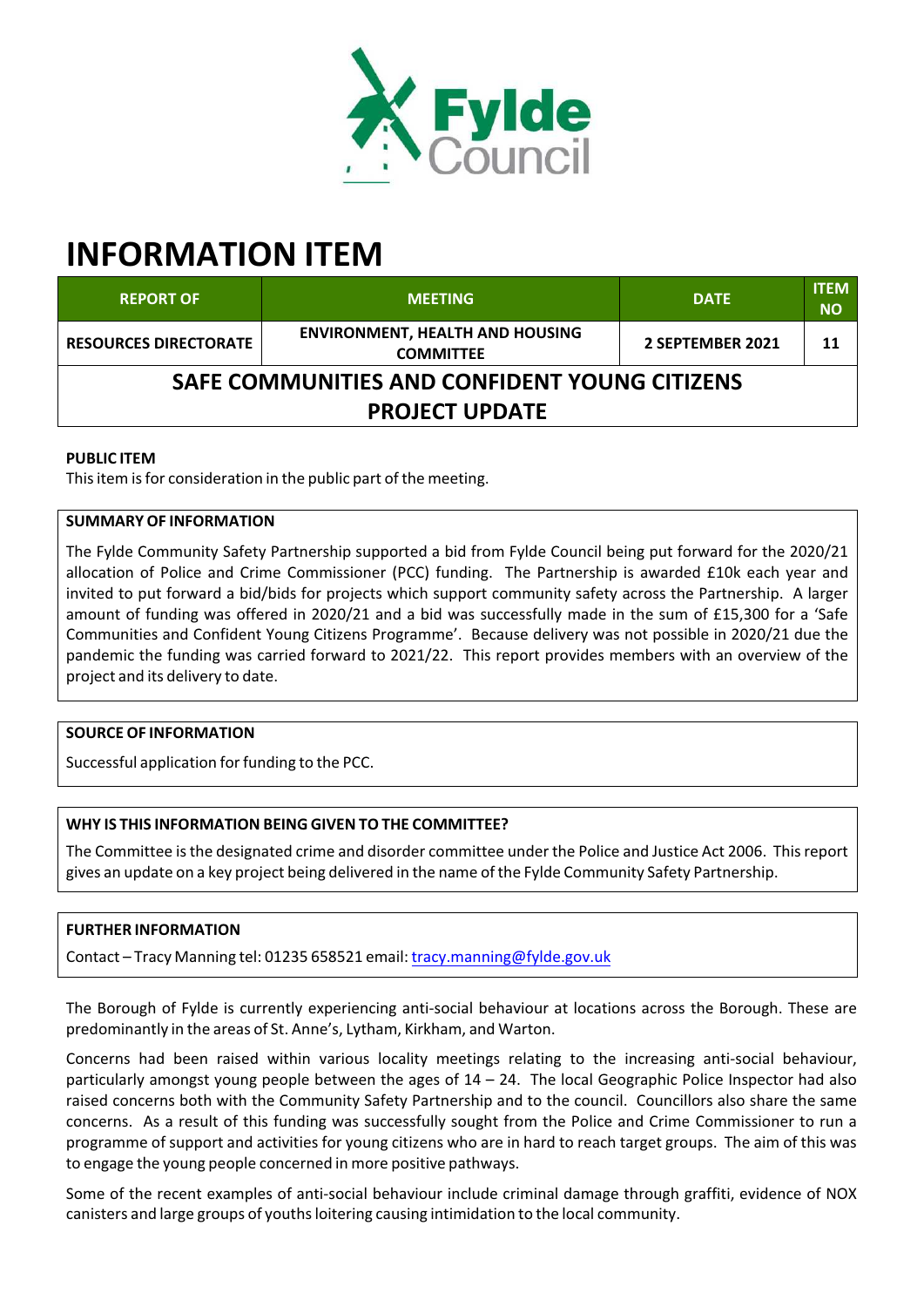Alongside our partners, Fylde Council is committed to engaging with the young people to create activities that will be both enjoyable and stimulating for the young people.

The impact of the young people taking part in this risk-taking behaviour not only affects the individuals taking part in them but also the wider community who are negatively affected by this behaviour, and therefore the behaviour affects the cohesion of the communities in which the ASB is taking place.

Experience has been drawn from previous projects and a programme of support activity has been developed to try to counter this behaviour through the strong working partnerships that have been built over years of delivery. Examples of projects that partners have been involved in include Writing Wrongs, Positive Pathways, Holiday Hunger, Positive Personal Energy and Active Futures.

## **Below is a list of key areas which are being addressed by the project:**

- *1. Improve engagement with children and young people using sport and physical activity to promote positive values.*
- *2. To provide young people with accessto informal learning, opportunities, information, and resources on their own turf.*
- *3. To stimulate, challenge& empower young people.*
- *4. To inform young people about existing or proposed services and to encourage them to accessthese.*
- *5. Improve community cohesion.*
- 6. *Reduce anti‐social behaviour.*

## **The Project:**

This project is addressing loitering and anti‐social behaviour within problem locations acrossthe Borough by putting in positive pathways for young people to follow to give them more meaningful life experience opportunities. Tackling crime and reoffending through a collaborative partnership approach helps to develop safe and confident communities.

In terms of the engagement aspect of the project, Fylde Council and its partners, which includes AFC Fylde Community Foundation, Progress Housing, YMCA, Streetwise, Local PCSO`s and LCC Children and Family Well Being Service recognise the positive impact that youth engagement can have on disengaged young people.

Engaging with the young people in the key target areas across the Borough has been a key aspect of the project which has sought to create positive avenues for young people to express themselves. Joint working between statutory agencies, voluntary and community groups has extended from collecting data, to sharing and making use of it, to identify and support at‐risk young people at the earliest opportunity.

Due to the wide age range of young people within the areas the project has focused on two distinct age groups/themes.

#### **Theme One:**

These sessions have focused on young people aged between 13 – 17 and multi‐sports activities have been delivered in a friendly, enjoyable, and safe environment. Participants have been offered a wide range of young volunteer opportunities with our partners with the aim of helping the young people gain experience in a variety of subject areas.

Rewards are another important part of consistent engagement and each young person supported has had the opportunity to accesslocal youth clubs, exercise programmes and music projects.

#### **Theme Two**

These sessions have focused on working with  $18 - 24$ -year olds and with a focus on employability skills and work experience. This age group tends to be the hardest to reach within the communities and includes ex-offenders, those atrisk of addiction, ortaking part in risk taking behaviours and NEET.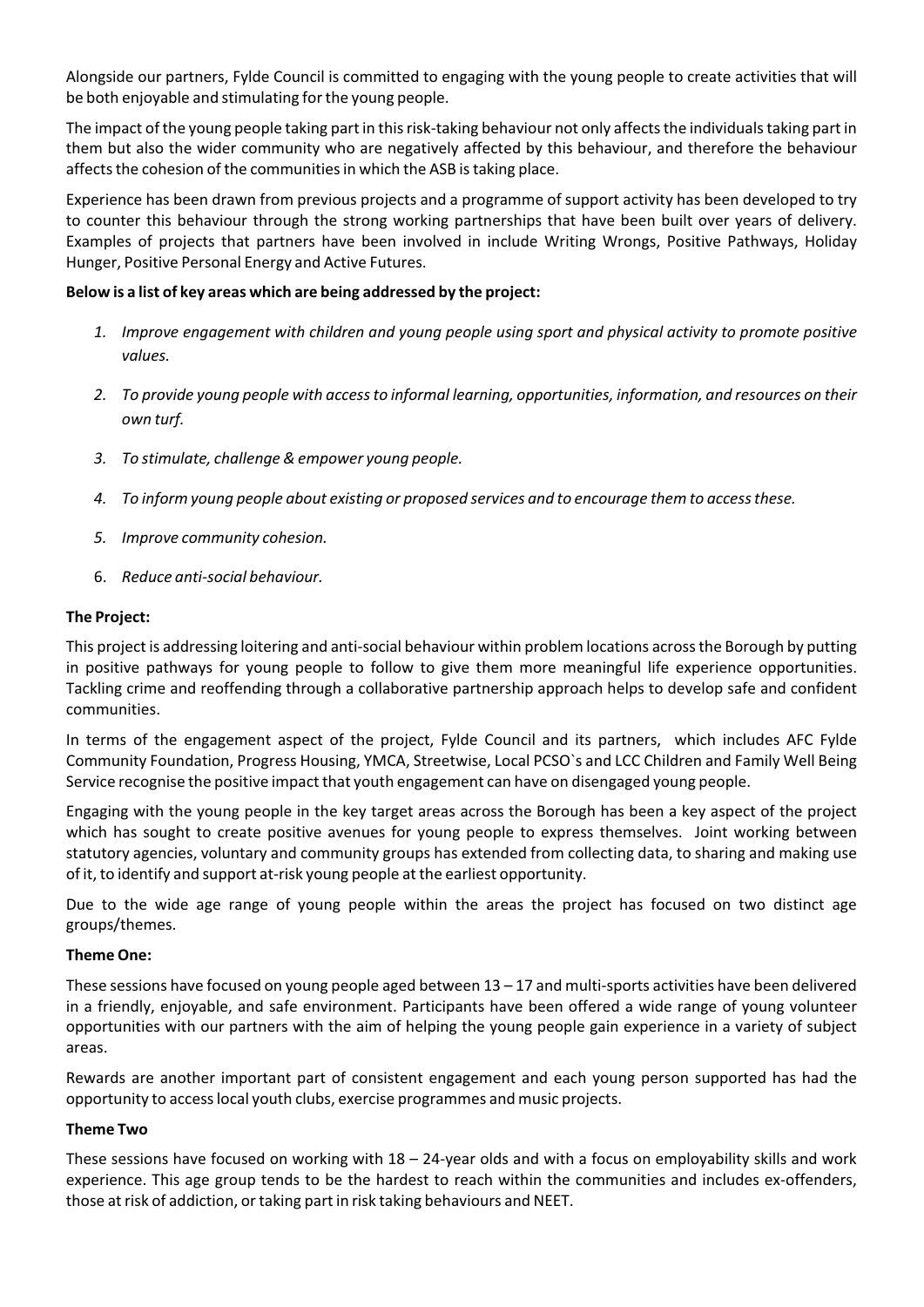This part of the project has used the power of sport to improve the confidence of participants to lead more active lifestyles. The sessions have had both physical and social mechanisms for engagement within them which will help develop trust between the service providers and the young people. Giving them positive outlets, together with regular contact with qualified youth workers, has allowed the youth workersto build relationships and offer further opportunities which include coaching courses, further education and leading healthier lifestyles will help reduce the crime rates within the target areas.

## **Detached Youth Work:**

Both the above themes have had an element of detached youth work within them. Detached youth work has targeted the most vulnerable young people in the borough and sessions have taken place on the young people's own territory such as, parks and open spaces.

The detached youth workers have been looking at understanding the behaviour of the young people and what are the issues within the target areasthat are being faced. A programme of intervention has been developed which will include events or visits, offering education, or creating opportunities for learning skills such as music, arts, or sports. Local community venues have been utilised that are familiar to the local young people and working with the behaviour management teams within schools and the LCC youth offending teams, more cohesive work has been delivered alongside families of targeted young people.

Intelligence gathered through the first part of the project identified potential hotspots where anti‐social behaviour is most prevalent and provided appropriate out-reach support to develop positive relationships with young people. Discussions with the young people helped gauge outlook/aspirations of young people following a 14 month long period with its corresponding restrictions and discern any health wellbeing, cultural shifts that may impact 'take up' of proposed activities

#### **Local Partners:**

- Fylde Council Sports Development
- AFC Fylde Community Foundation
- Streetwise
- YMCA
- Progress Housing
- Local Town and Parish Councils
- LCC Youth Service
- Local PCSO`s
- Local school`s

# **Target Areas of concern:**

- Fairhaven/Ansdell
- Windmill Promenade
- Lytham Sainsburys
- Park View

# **Delivery update:**

Intelligence gathered through the first part of the project identified potential hotspots where anti‐social behaviour is most prevalent and provided appropriate out-reach support to develop positive relationships with young children and youths.

Sessions have seen all partners work pro-actively with the young people with a low-key start in order to gain the participants trust and respect. The team also aimed at signposting participants to other activities delivered by local service providers acrossthe Borough to keep youths engaged and aware of local provision.

Below is baseline data on UK crime statistics indicating that reported incidents are falling in areas where the project has focused since the targeted work commenced in May. The number of young people engaged in the project is also shown acrossthe May‐July period.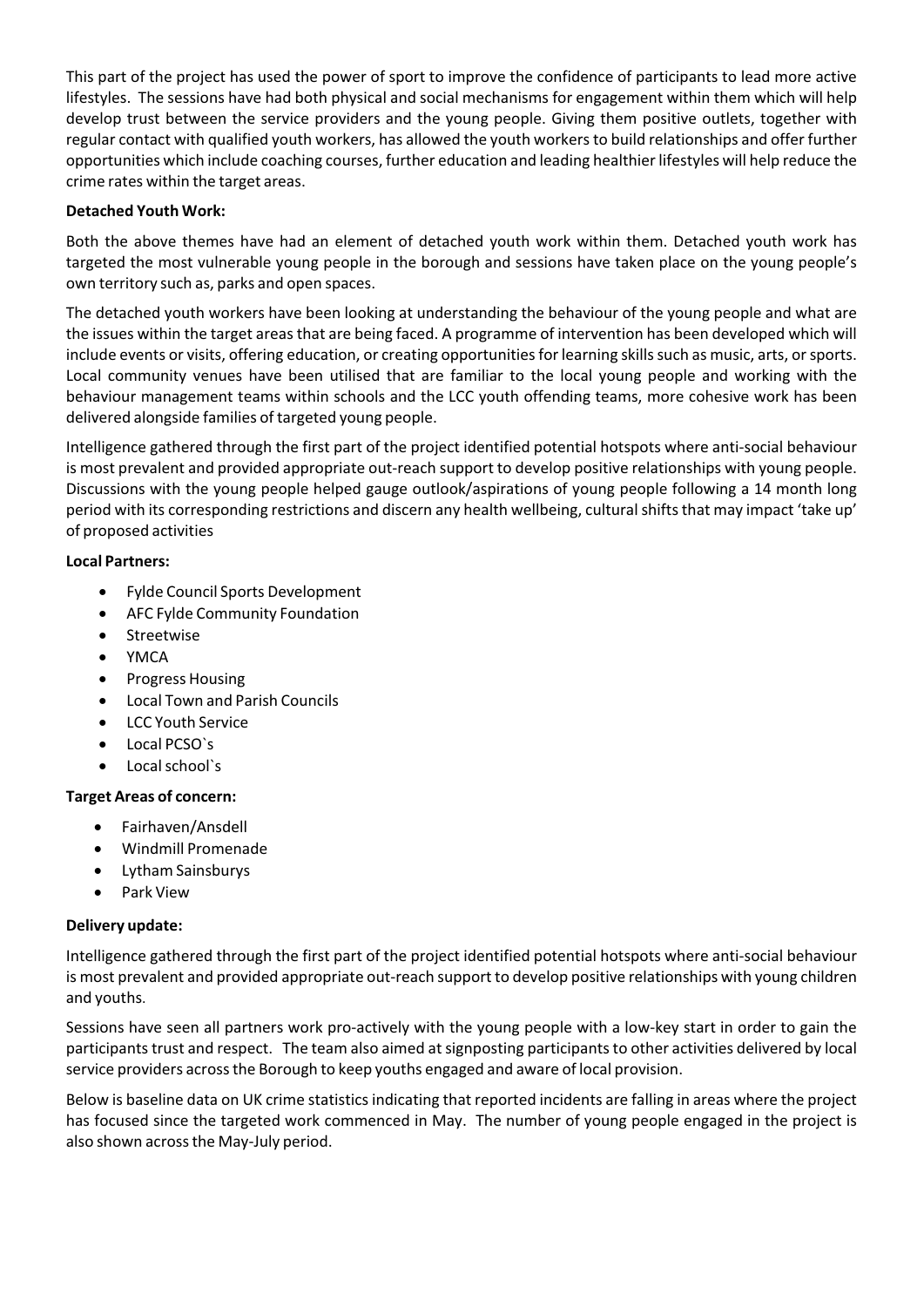| Postcode       | Location   | <b>ASB</b>    | <b>ASB</b>    | <b>ASB May</b>  | <b>ASB June</b> | <b>ASB July</b> |
|----------------|------------|---------------|---------------|-----------------|-----------------|-----------------|
| *(ASB within   |            | <b>JAN 21</b> | <b>FEB 21</b> | $\overline{21}$ | $\overline{21}$ | $\overline{21}$ |
| 1 Mile)        |            |               |               |                 |                 |                 |
| <b>FY8 1YD</b> | Ansdell/   | 111           | 29            | <b>13</b>       | <b>18</b>       | 20              |
|                | fairhaven  |               |               |                 |                 |                 |
| FY8 5LD        | Windmill   | 42            | 29            | <u>13</u>       | <b>20</b>       | 22              |
| FY8 5EN        | Outside    | 42            | 29            | 13              | <b>20</b>       | $\overline{22}$ |
|                | Sainsburys |               |               |                 |                 |                 |
| FY8 4JE        | Park view  | 42            | 29            | 13              | 20              | 22              |
| <b>Engaged</b> |            |               |               | 100             | 150             | <b>170</b>      |
| Youth          |            |               |               |                 |                 |                 |

Source UK Crime stats

With the deployment of local service providers including Fylde Rugby Foundation, AFC Fylde Community Foundation, and Streetwise the project has engaged with 420 young people thus far who have participated in a variety of positive activities.

Information gathered shows we are in the midst of unprecedented times relating to post lockdown stabilisation. Young people require intensive youth provision to curtail an increasing 'detachment' from previous social interaction and cultural norms. Cause for concern remains a drink culture being exhibited by 11‐19 cohorts, moreover on the notion of this misdemeanour being 'normalised' may have a profound impact for the younger/vulnerable individuals both now and in the future. As a result of these concerns, the project has also looked to progress a partnership with a national organisation which could support local partners to reduce alcohol harm among young people, improve their health and wellbeing and enhance their communities.

Community Alcohol Partnerships (CAP) supports the creation and success of local partnerships in communities where underage alcohol consumption and alcohol harm is most serious. The figures below show the impact that CAPs have had in other areas and what we in Fylde are looking to achieve.



All statistics calculated from evaluation returns covering the period 2016‐2020